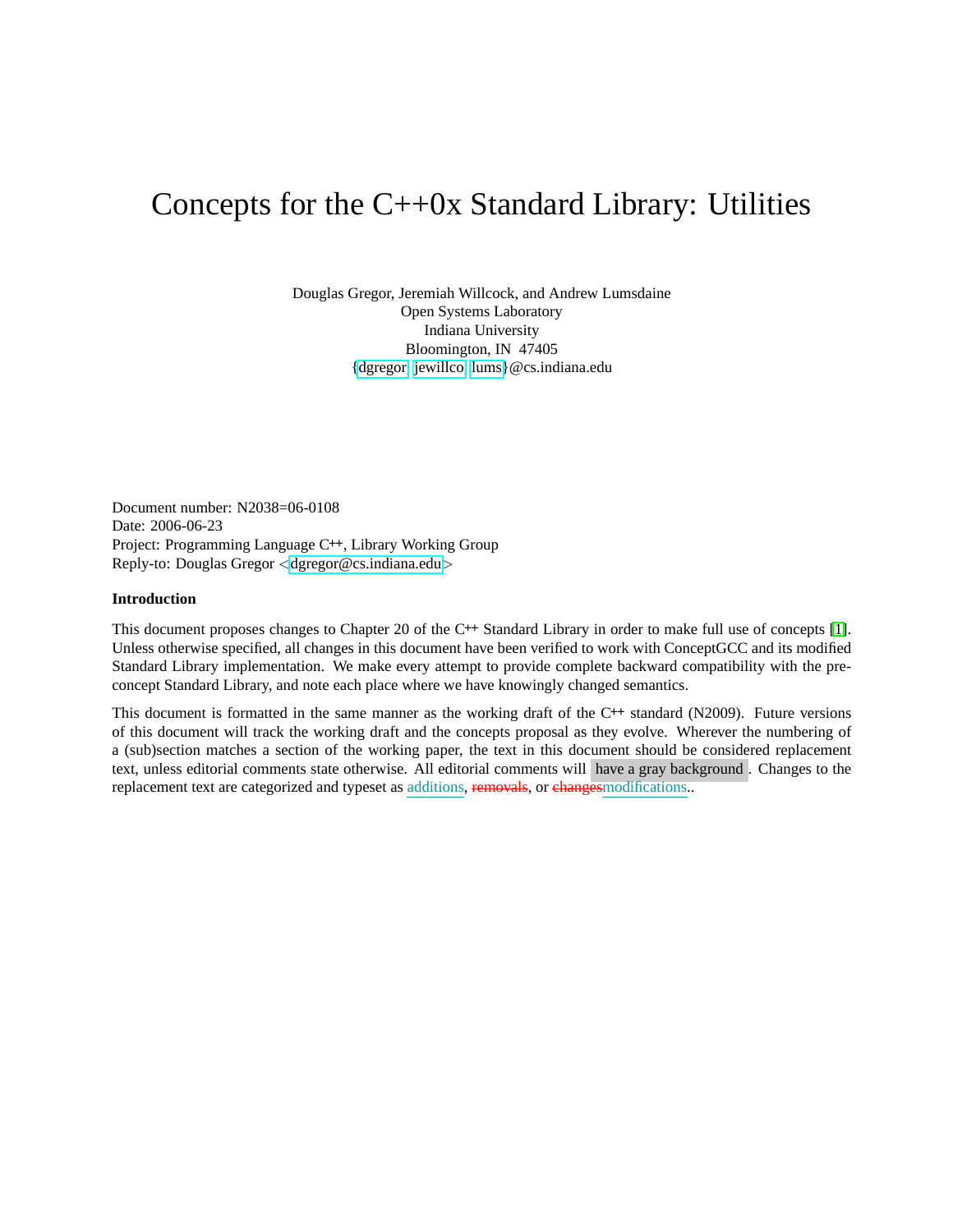# **Chapter 20 General utilities library [lib.utilities]**

2 The following clauses describe utility and allocator requirements concepts, utility components, tuples, type traits templates, function objects, dynamic memory management utilities, and date/time utilities, as summarized in Table [27.](#page-1-0)

| <b>Subclause</b>        | Header(s)                   |
|-------------------------|-----------------------------|
| 20.1 Requirements       | <concepts></concepts>       |
| 20.2 Utility components | <utility></utility>         |
| ?? Tuples               | <tuple></tuple>             |
| ?? Type traits          | <type_traits></type_traits> |
| ?? Function objects     | <functional></functional>   |
| ?? Memory               | <memory></memory>           |
|                         | <cstdlib></cstdlib>         |
|                         | <cstring></cstring>         |
| ?? Date and time        | <ctime></ctime>             |

<span id="page-1-0"></span>Table 27: General utilities library summary

# <span id="page-1-1"></span>**20.1 Requirements [lib.utility.requirements]**

1 [20.1](#page-1-1) describes requirements on template arguments as concepts. [20.1.1](#page-1-2) through [20.1.4](#page-2-0) describe requirements on typesdefine concepts used to instantiateconstrain templates. **??** describes the requirements on storage allocatorsstorage allocator concepts.

# **Header** <concepts> **synopsis**

Note: Synchronize this with the rest of the text.

1 Concept EqualityComparable requires that two values be comparable with operator==.

```
auto concept EqualityComparable<typename T, typename U = T> {
 bool operator==(T a, U b);
}
```
2 When T and U are identical, operator== is an equivalence relation, that is, it satisfies the following properties:

 $-$  For all a,  $a == a$ .

— If  $a == b$ , then  $b == a$ .

<span id="page-1-2"></span>**20.1.1 Equality comparison [lib.equalitycomparable]**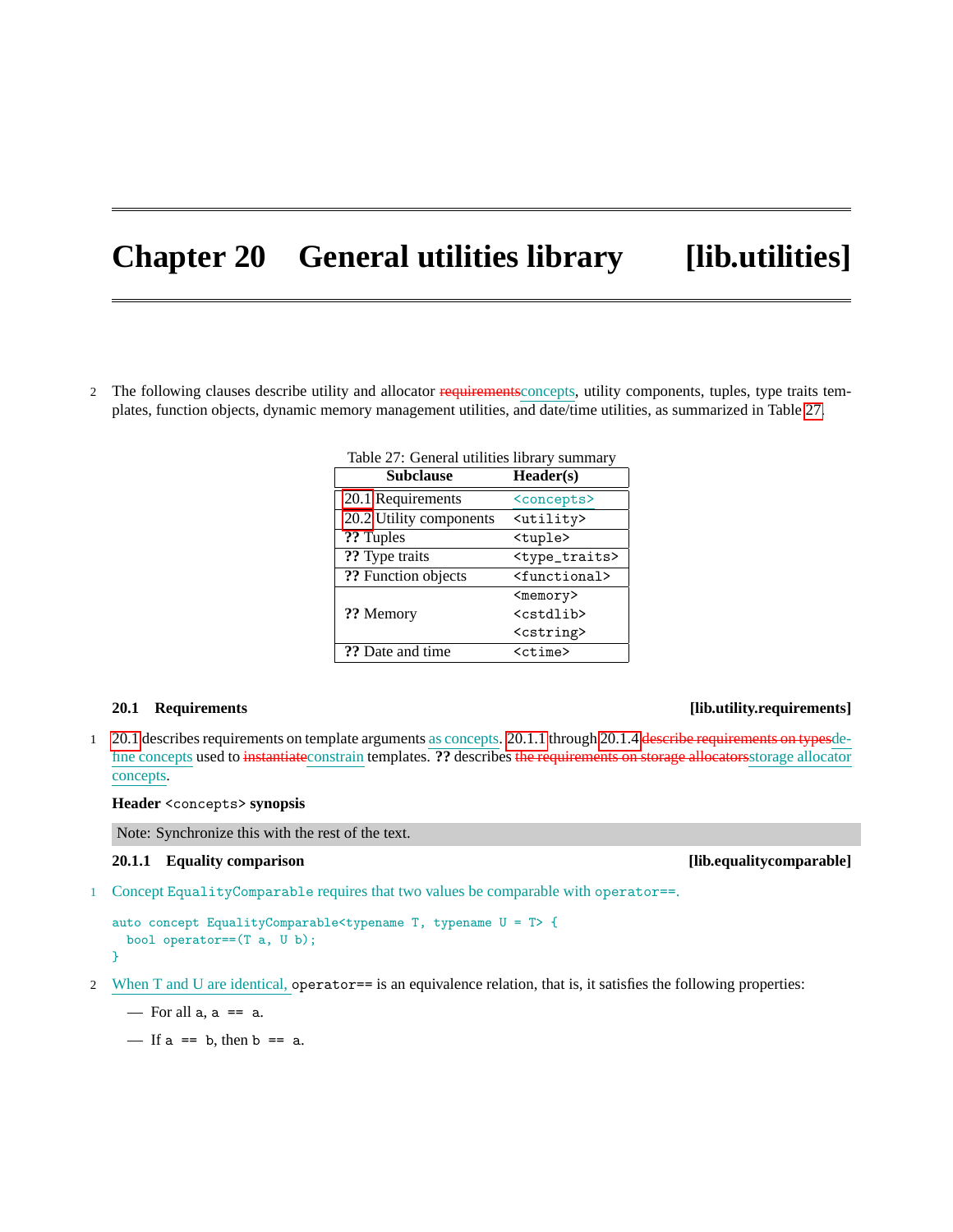— If  $a == b$  and  $b == c$ , then  $a == c$ .

### **20.1.2 Less than comparison [lib.lessthancomparable]**

1 Concept LessThanComparable requires the ability to order values via operator<.

```
auto concept LessThanComparable<typename T, typename U = T> {
 bool operator<(T, U);
};
```
2 operator< is a strict weak ordering relation (**??**)

# **20.1.3 Copy construction [lib.copyconstructible]**

1 Concept CopyConstructible requires the ability to create and destroy copies of an object. <sup>[1\)](#page-2-1)</sup>

```
auto concept CopyConstructible<typename T> {
 T::T(T);^{2}T::T();
};
```
# <span id="page-2-0"></span>**20.1.4 Swapping [lib.swappable]**

1 Concept Swappable requires that two values t and u can be swapped, after which t has the value originally held by u and u has the value originally held by t.

```
auto concept Swappable<typename T> {
 void swap(T& t, T& u);
};
```
2 [[**Remove paragraph 2**]]

# **20.1.5 Default construction [lib.default.con.req]**

- 1 The default constructor is not required. Certain container class member function signatures specify the default constructor as a default argument. T() shall be a well-defined expression (**??**) if one of those signatures is called using the default argument (**??**).
- 2 Concept DefaultConstructible requires the existence of a default constructor.

```
auto concept DefaultConstructible<typename T> {
 T::T();
};
```
# **20.1.6 Assignment [lib.assignable]**

We have moved the Assignable requirement from Section 23.1, paragraph 4 and Table 79, here, because assignability has nothing to do with containers.

<span id="page-2-1"></span><sup>&</sup>lt;sup>1)</sup> Table 30 also contains the valid expressions &t and &u. However, we omit these requirements because we need references to model CopyConstructible.

<span id="page-2-2"></span><sup>&</sup>lt;sup>2)</sup> This signature also covers construction from a non-const value of type T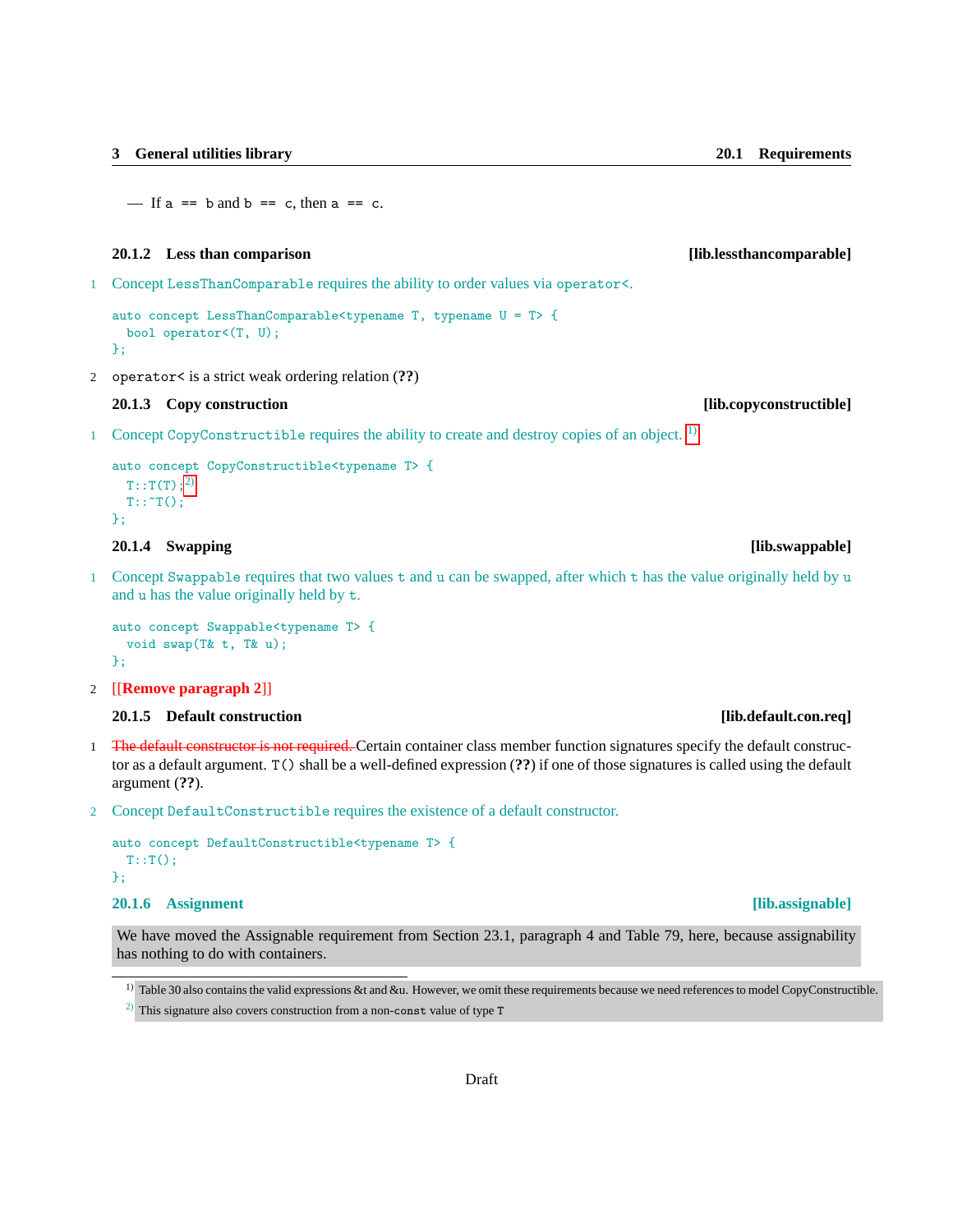The Assignable requirements in  $C++03$  specify that operator= must return a T&. This is too strong a requirement for most of the uses of Assignable, so we have weakened Assignable to not require anything of its return type. When we need a T&, we'll add that as an explicit requirement. See, e.g., the Integral concept.

1 Concept Assignable requires the existence of a suitable assignment operator.

```
auto concept Assignable<typename T, typename U = T> {
 typename result_type;
 result_type operator=(T&, U);
};
```
## **20.1.7 Convertibility [lib.convertible]**

1 Concept Convertible requires an implicit conversion from one type to another.

```
auto concept Convertible<typename T, typename U> {
 operator U(const T&);
};
template<typename T> concept_map Convertible<T, T> {};
template<typename T> concept_map Convertible<T, T&> {};
template<typename T> concept_map Convertible<T, const T&> {};
```

```
20.1.8 Same type [lib.sametype]
```
1 Concept SameType requires that its two type parameters have precisely the same type.<sup>[3\)](#page-3-0)</sup>

```
concept SameType<typename T, typename U> { /∗ unspecified ∗/ };
template<typename T> concept_map SameType<T, T> { /∗ unspecified ∗/ };
```
**20.1.9 True [lib.true]**

1 Concept True requires that its argument (a bool value that must be an integral constant expression) be true.

```
concept True<br/>bool> { };
concept_map True<true> { };
```
# **20.1.10 Deferenceable [lib.dereferenceable]**

1 Concept Dereferenceable requires the existence of a dereference operator \*.

```
auto concept Dereferenceable<typename T> {
 typename reference;
 reference operator*(T);
};
```
# **20.1.11 Integral [lib.integral]**

1 Concept Integral requires all of the operations available on built-in integral types.

```
concept Integral<typename T>
  : DefaultConstructible<T>, CopyConstructible<T>,
```
<span id="page-3-0"></span><sup>3)</sup>Compiler support is required to correctly implement the type-checking semantics of the SameType concept.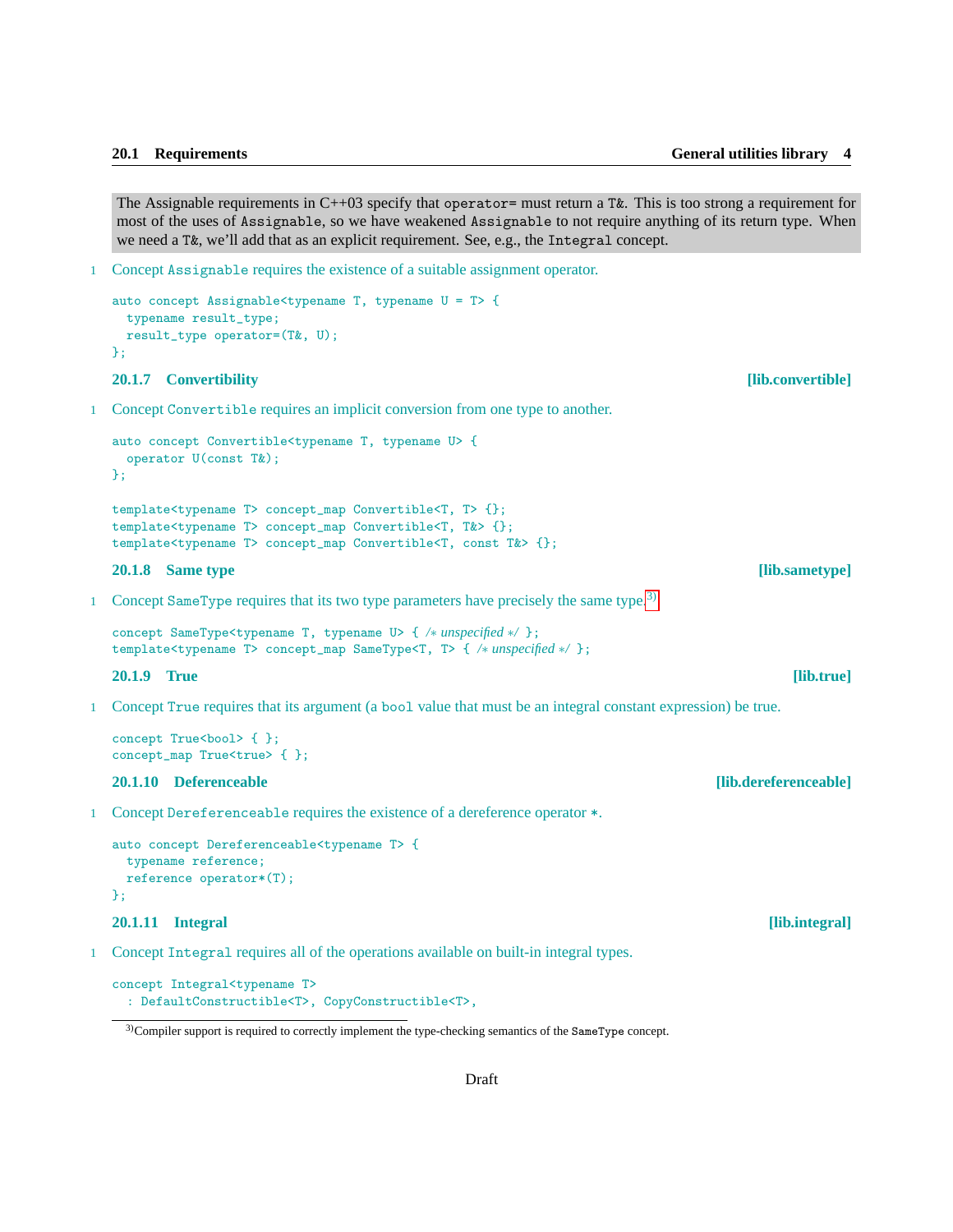```
LessThanComparable<T>, EqualityComparable<T> {
  T::T(long long);
  T& operator++(T&);
  T operator++(T&, int);
  T& operator--(T&);
  T operator--(T&, int);
  T operator+(T);
  T operator+(T, T);
 T& operator+=(T&, T);
  T operator-(T, T);
  T& operator-=(T&, T);
  T operator*(T, T);
  T& operator*=(T&, T);
  T operator/(T, T);
  T& operator/=(T&, T);
  T operator%(T, T);
  T& operator%=(T&, T);
  T operator&(T, T);
  T& operator&=(T&, T);
  T operator|(T, T);
 T& operator|=(T&, T);T operator<sup>o</sup>(T, T);
  T& operator\hat{}=(T\&, T);T operator << (T, T);
 T& operator<<=(T&, T);
  T operator>>(T, T);
  T& operator>>=(T&, T);bool operator>(T, T);
 bool operator<=(T, T);
 bool operator>=(T, T);
 bool operator!=(T, T);
  where Assignable<T> && SameType<Assignable<T>::result_type, T&>;
}
```
2 Concept SignedIntegral requires all of the operations of built-in signed integral types.

```
concept SignedIntegral<typename T> : Integral<T> {
 T operator-(T);
};
```
3 For every built-in signed integral type T, there exists an empty concept map SignedIntegral<T>.

```
concept_map SignedIntegral<signed char> { };
concept_map SignedIntegral<short> { };
concept_map SignedIntegral<int> { };
concept_map SignedIntegral<long> { };
```

```
Draft
```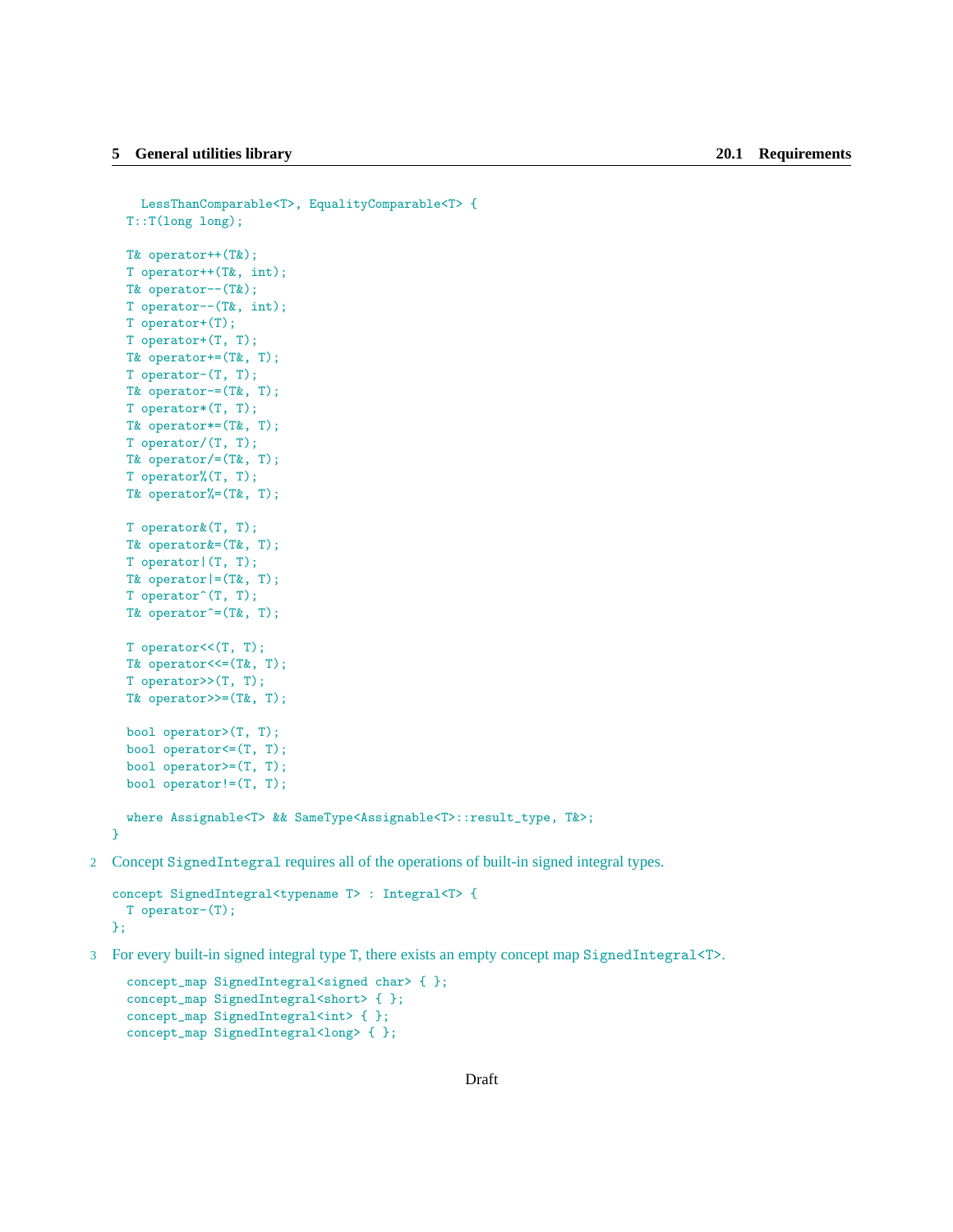concept\_map SignedIntegral<long long> { };

4 Concept UnsignedIntegral requires all of the operations of built-in unsigned integral types.

```
concept UnsignedIntegral<typename T> : Integral<T> { };
```
5 For every built-in unsigned integral type T, there exists an empty concept map UnsignedIntegral<T>.

```
concept_map UnsignedIntegral<unsigned char> { };
concept_map UnsignedIntegral<unsigned short> { };
concept_map UnsignedIntegral<unsigned int> { };
concept_map UnsignedIntegral<unsigned long> { };
concept_map UnsignedIntegral<unsigned long long> { };
```
- 6 If char is a signed integral type, there shall exist an empty concept map SignedIntegral<char>; otherwise, there shall exist an empty concept map UnsignedIntegral<char>.
- 7 If wchar\_t is a signed integral type, there shall exist an empty concept map SignedIntegral<wchar\_t>; otherwise, there shall exist an empty concept map UnsignedIntegral<wchar\_t>.

# **20.1.12 Addable [lib.addable]**

1 Concept Addable requires that two values be addable via operator+.

```
auto concept Addable<typename T, typename U = T> {
 typename result_type;
 result_type operator+(T, U);
};
```
# **20.1.13 Multiplicable [lib.multiplicable]**

1 Concept Multiplicable requires that two values be addable via operator\*.

```
auto concept Multiplicable<typename T, typename U = T> {
 typename result_type;
 result_type operator*(T, U);
};
```
# **20.1.14 Callable [lib.callable]**

1 The Callable family of concepts–Callable0, Callable1, ..., CallableM requires that the given parameter F be callable given arguments of types T1, T2, ..., TN.

```
auto concept CallableN<typename F, typename T1, typename T2, ..., typename TN> {
 typename result_type;
 result_type operator()(F&, T1, T2, ..., TN);
};
```
# **20.1.15 Predicates [lib.predicate]**

1 The Predicate concept requires that a function object be callable with a single argument, the result of which can be used in a context that requires a bool.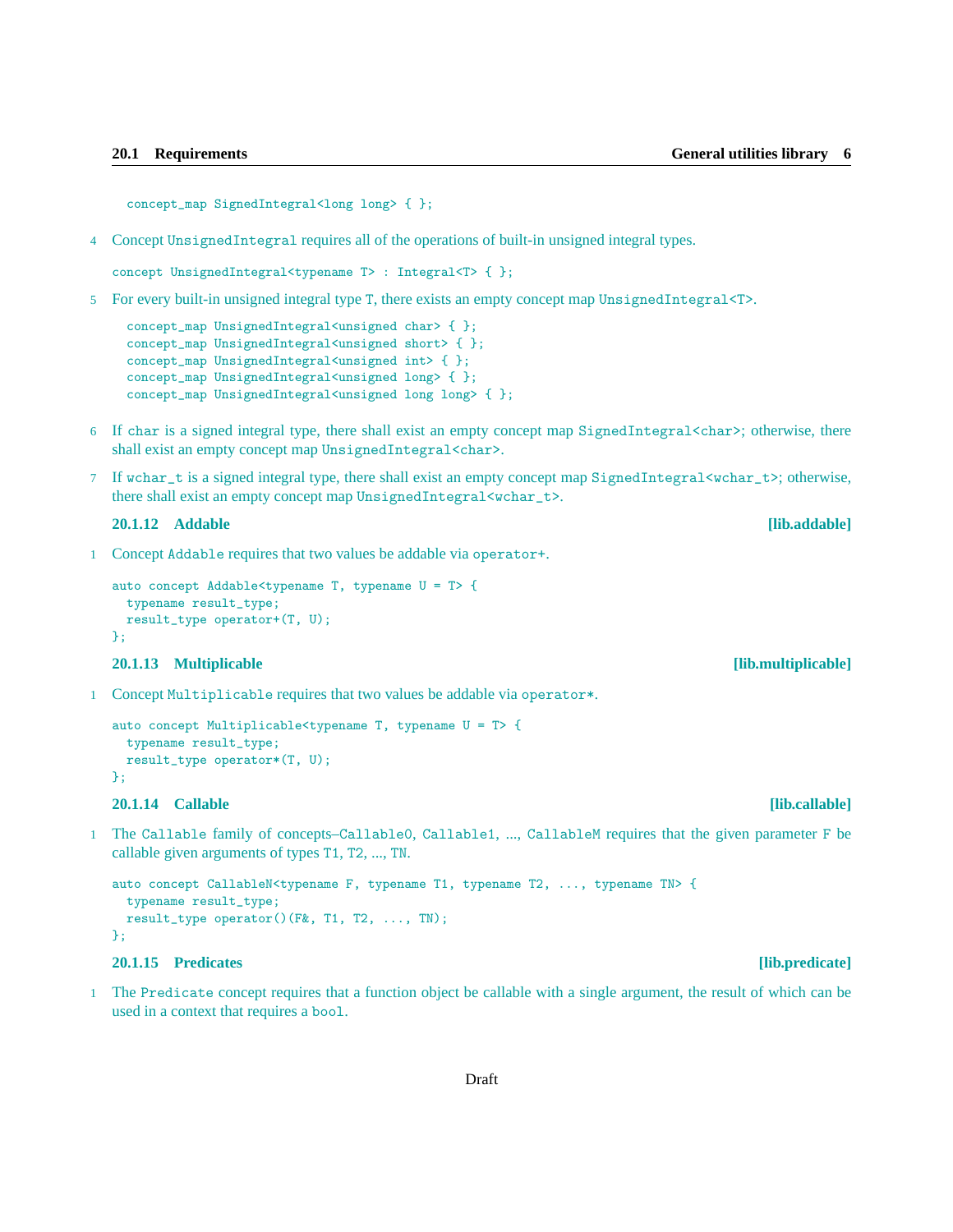```
auto concept Predicate<typename F, typename T1> : Callable1<F, T1> {
  where Convertible<result_type, bool>;
};
```
2 The BinaryPredicate concept requires that a function object be callable with two arguments, the result of which can be used in a context that requires a bool.

```
auto concept BinaryPredicate<typename F, typename T1, typename T2> : Callable2<F, T1, T2> {
  where Convertible<result_type, bool>;
};
```
3 Predicate function objects shall not apply any non-constant function through the predicate arguments.

### <span id="page-6-0"></span>**20.2 Utility components [lib.utility]**

1 This subclause contains some basic function and class templates that are used throughout the rest of the library.

## **Header** <utility> **synopsis**

```
namespace std {
  // 20.2.1, operators:
  namespace rel_ops {
    template<EqualityComparable T> bool operator!=(const T&, const T&);
    template<LessThanComparable T> bool operator> (const T&, const T&);
    template<LessThanComparable T> bool operator<=(const T&, const T&);
    template<LessThanComparable T> bool operator>=(const T&, const T&);
  }
  // ??, pairs:
  template <class T1, class T2> struct pair;
  template <class T1, class T2>
    bool operator==(const pair<T1,T2>&, const pair<T1,T2>&);
  template <class T1, class T2>
    bool operator< (const pair<T1,T2>&, const pair<T1,T2>&);
  template <class T1, class T2>
    bool operator!=(const pair<T1,T2>&, const pair<T1,T2>&);
  template <class T1, class T2>
    bool operator> (const pair<T1,T2>&, const pair<T1,T2>&);
  template <class T1, class T2>
    bool operator>=(const pair<T1,T2>&, const pair<T1,T2>&);
  template <class T1, class T2>
    bool operator<=(const pair<T1,T2>&, const pair<T1,T2>&);
  template <class T1, class T2> pair<T1,T2> make_pair(T1, T2);
}
```
### <span id="page-6-1"></span>**20.2.1 Operators [lib.operators]**

By adding concept constraints to the operators in rel\_ops, we eliminate nearly all of the problems with rel\_ops that caused them to be banished. We could consider bringing them back into namespace std, if they are deemed useful.

1 To avoid redundant definitions of operator!= out of operator== and operators >, <=, and >= out of operator<, the library provides the following: